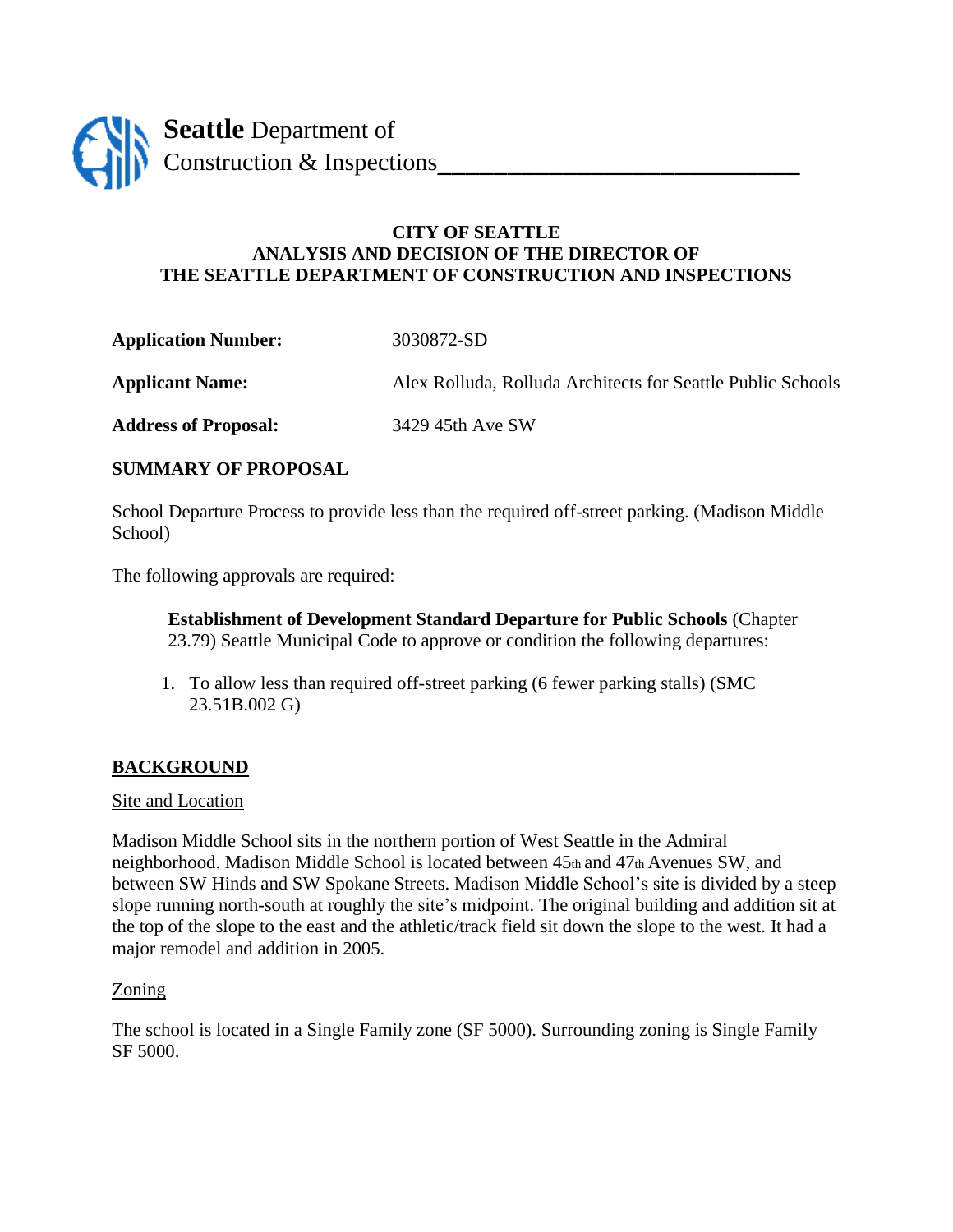

## Proposal Information

Seattle Public Schools submitted a request for a departure from one (1) Seattle Municipal Code (SMC) Development Standards to provide 56 on-site parking stalls in lieu of 62 on-site parking stalls to accommodate the placement of portables at Madison Middle School located at 3429 45th Ave SW. Madison Middle School enrollment has been increasing yearly and has exceeded the building's capacity. Enrollment projections for the school year 2018-19 estimate another increase in enrollment of an additional 110 students.

It is anticipated an additional 4 portable classrooms will be needed to accommodate the increased enrollment. Due to the constraints of the site, two portables will need to be installed in the existing north parking lot which will reduce the school's required minimum of on-site parking stalls. Seattle Public Schools is proposing to add 4 portable classroom buildings in the NE area of the school site. The north parking lot of Madison Middle School will have 2 portables while the other 2 portables will be in the grassy terrace area between the playfield and the loading dock service drive. The added classrooms are being installed to meet the projected increase in enrollment for the 2018-19 school year. The portable buildings are 28' x 32' (896 square feet) each and will be painted tan with white trim.

Enrollment projections beyond 2018-2019 show continued increase and continued need for the portables. Although the timeframe for removal of the portables is unknown, the Seattle Public Schools Capital Planning is evaluating long-term solutions to capacity at Madison Middle School. Information on the project proposal is available in the electronic file at [http://www.seattle.gov/dpd/.](http://www.seattle.gov/dpd/)

## Previous SEPA Related Actions

The District has exercised its prerogative to act as lead agency for the SEPA review. SEPA documents are available on the Seattle Public Schools websites.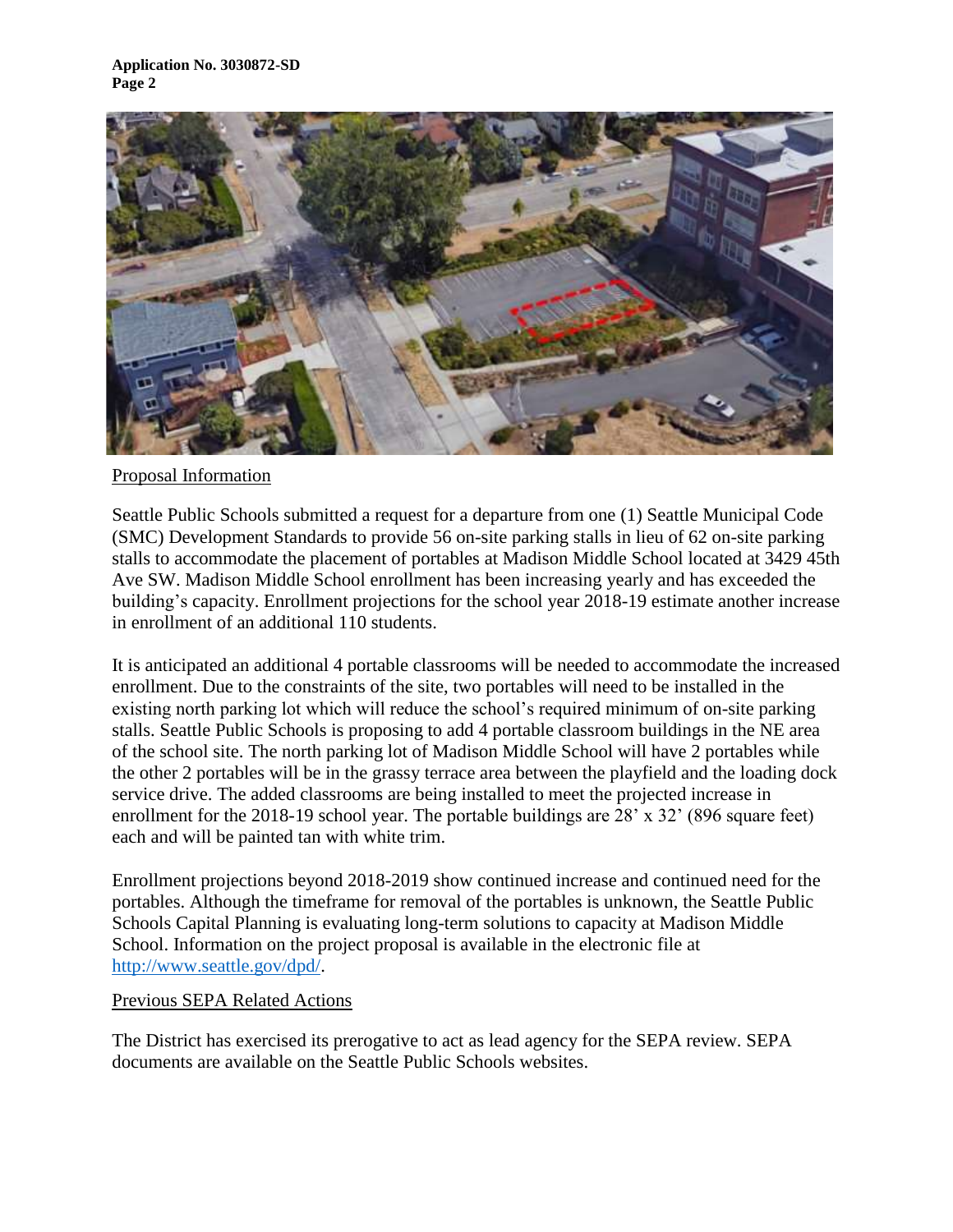**Application No. 3030872-SD Page 3**

#### Environmentally Critical Areas

Environmentally Critical Areas (ECAs) review is required for building permit applications. SMC 25.09. ECA review is required. Based on a review of the submitted information and the City GIS system, SDCI concludes that the ECA Steep Slope Critical Areas on and adjacent to the project site have been created by previous legal grading associated with site development and right-of-way improvements. Consequently, the project qualifies for Relief From Prohibition On Steep Slope Development, as described in SMC 25.09.090 B2b. An ECA Steep Slope Area Variance, or an Exception, is not required for this application. Except as described herein, the remaining Environmentally Critical Areas requirements apply.

## Public Comment

Comment letters were received during the official public comment period. Letters can be viewed in the public electronic file at the following link [http://www.seattle.gov/SDCI/](http://www.seattle.gov/dpd/) under the project number, MUP project 3030872. The public comments addressed concerns for decreased amount of parking, traffic flow in the area, and school attendance planning.

#### Development Standard Departure

The Seattle School District submitted a request for departure from Seattle Municipal Code Development Standards for the portable classroom placements which would reduce the required parking on site. The Department of Neighborhoods (DON) is charged with administering the School Departure process per SMC 23.79.004. DON formed the required Advisory Committee of eight voting members with a City staff non-voting Chair. The final Development Standard Departure Report is available in the public electronic file at the following link [http://www.seattle.gov/SDCI/](http://www.seattle.gov/dpd/) under the project number.

## **ANALYSIS – Development Standard Departure for Public Schools**

The Development Standard Departure process is conducted pursuant to the provisions of Seattle Municipal Code sections 23.79.002-012. An Advisory Committee was convened, public comment received, and a written recommendation to the Director of SDCI prepared. The Director prepares an analysis and decision per SMC section 23.79.010. The Director will determine the amount of departure to be allowed as well as mitigation measures to be imposed. The Director's Decision shall be based on an evaluation of the factors set forth in Section 23.79.008 C, the majority recommendations and minority reports of the Advisory Committee, comments at the public meeting(s) and other comments from the public. If the Director modifies the recommendations of the Advisory Committee, the reasons for the modification shall be put forth in writing.

Section 23.79.008 directs the Advisory Committee to *"gather and evaluate public comment"*, and to *"recommend maximum departures which may be allowed for each development standard from which a departure has been requested"*. It states, "*Departures shall be evaluated for consistency with the objectives and intent of the City's Land Use Code......, to ensure that the proposed facility is compatible with the character and use of its surroundings"*. The Advisory Committee is directed to consider and balance the interrelationships among the following factors in SMC 23.79.008 C 1:

*a. Relationship to Surrounding Areas: The Advisory Committee shall evaluate the acceptable or necessary level of departure according to:*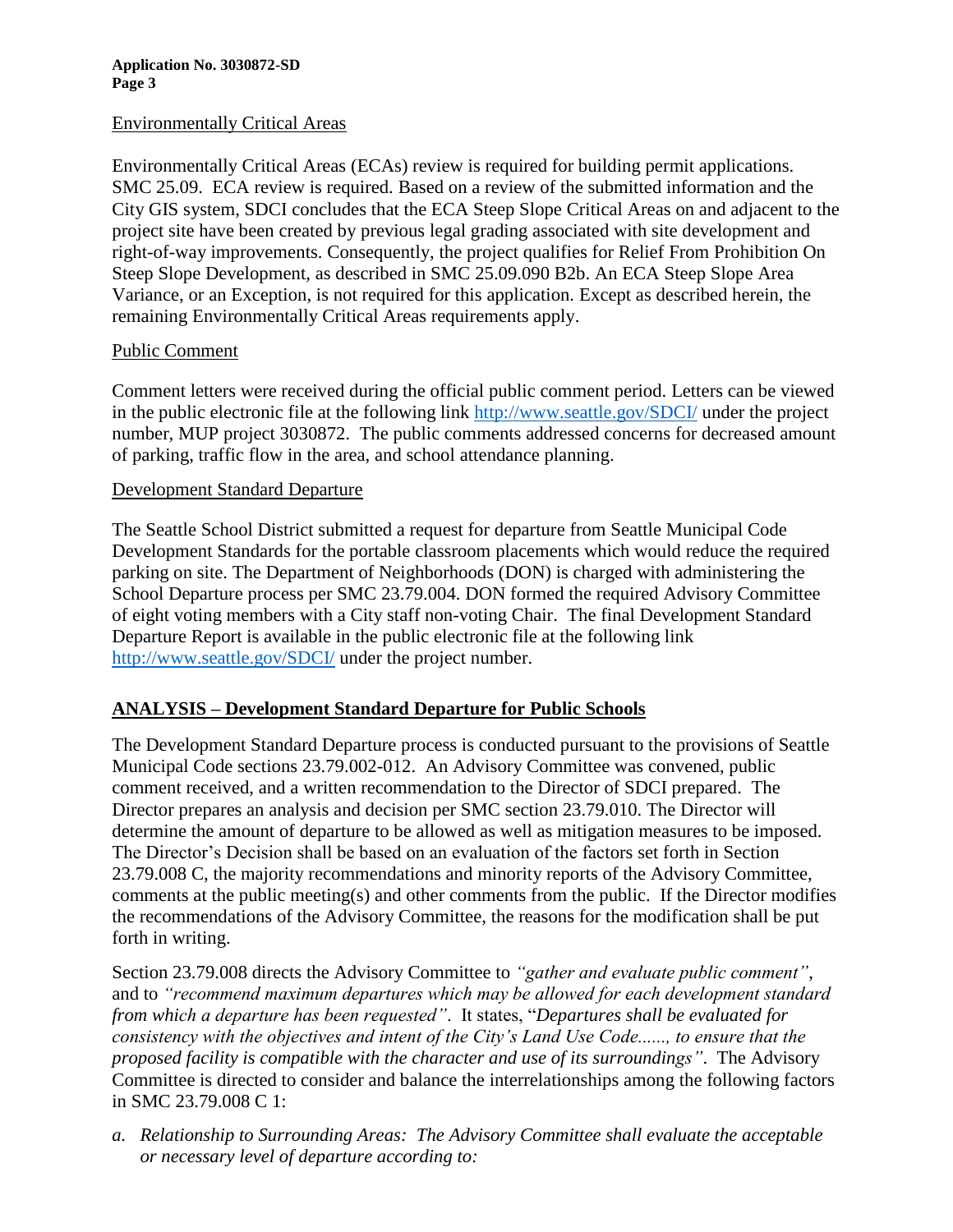- *1. Appropriateness in relation to the character and scale of the surrounding area;*
- *2. Presence of edges (significant setbacks, major arterials, topographic breaks, and similar features) which provide a transition in scale;*
- *3. Location and design of structures to reduce the appearance of bulk;*
- *4. Impacts on traffic, noise, circulation and parking in the area; and*
- *5. Impacts on housing and open space.*

*More flexibility in the development standards may be allowed if the impacts on the surrounding community are anticipated to be negligible or are reduced by mitigation; whereas, a minimal amount or no departure from development standards may be allowed if the anticipated impacts are significant and cannot be satisfactorily mitigated.*

*b. Need for Departure: The physical requirements of the specific proposal and the project's relationship to educational needs shall be balanced with the level of impacts on the surrounding area. Greater departures may be allowed for special facilities, such as a gymnasium, which are unique and/or integral and necessary part of the educational process; whereas, a lesser or no departure may be granted for a facility which can be accommodated within the established development standards.*

# Departure Request and Advisory Committee Recommendation

Seattle School District submitted a request for a departure from Seattle Municipal Code Development Standards to reduce the amount of onsite parking due to installation of new portable classrooms.

The City initiated the Development Standard Departure Process, pursuant to SMC 23.44.006E, 23.51B and 23.79. The code requires that the Department of Neighborhoods convene an Advisory Committee (Development Standard Advisory Committee) when the School District proposes a departure from the development standards identified under the code. These standards are referred to as the "zoning code".

The purposes of the Development Standard Departure Advisory Committee are: 1) to gather public comment and evaluate the proposed departures for consistency with the objectives and intent of the City's land use policies to ensure that the proposed facility is compatible with the character and use of its surroundings; and 2) to develop a report and recommendation to the City Department of Construction and Inspections from the Department of Neighborhoods.

Following completion of the Advisory Committee Report and its transmittal to the City's Department of Construction and Inspections, SDCI, will publish the Director's Decision. The Director of the Department of Construction and Inspections will determine the extent of departure from established development standards which may be allowed, as well as identify all mitigating measures which may be required. The Director's Decision is appealable to the City hearing examiner.

The Department of Neighborhoods sent notices to residents within 600 feet of the proposed new school and to a list of individuals and organizations that had shown interest in other community issues requesting self-nominations for membership on the Development Standard Departure Advisory Committee. The Committee was formed and composed of eight voting members with a City staff non-voting Chairperson.

In order to accommodate the educational program for this project, the District requested the following departure from the Seattle Municipal Code: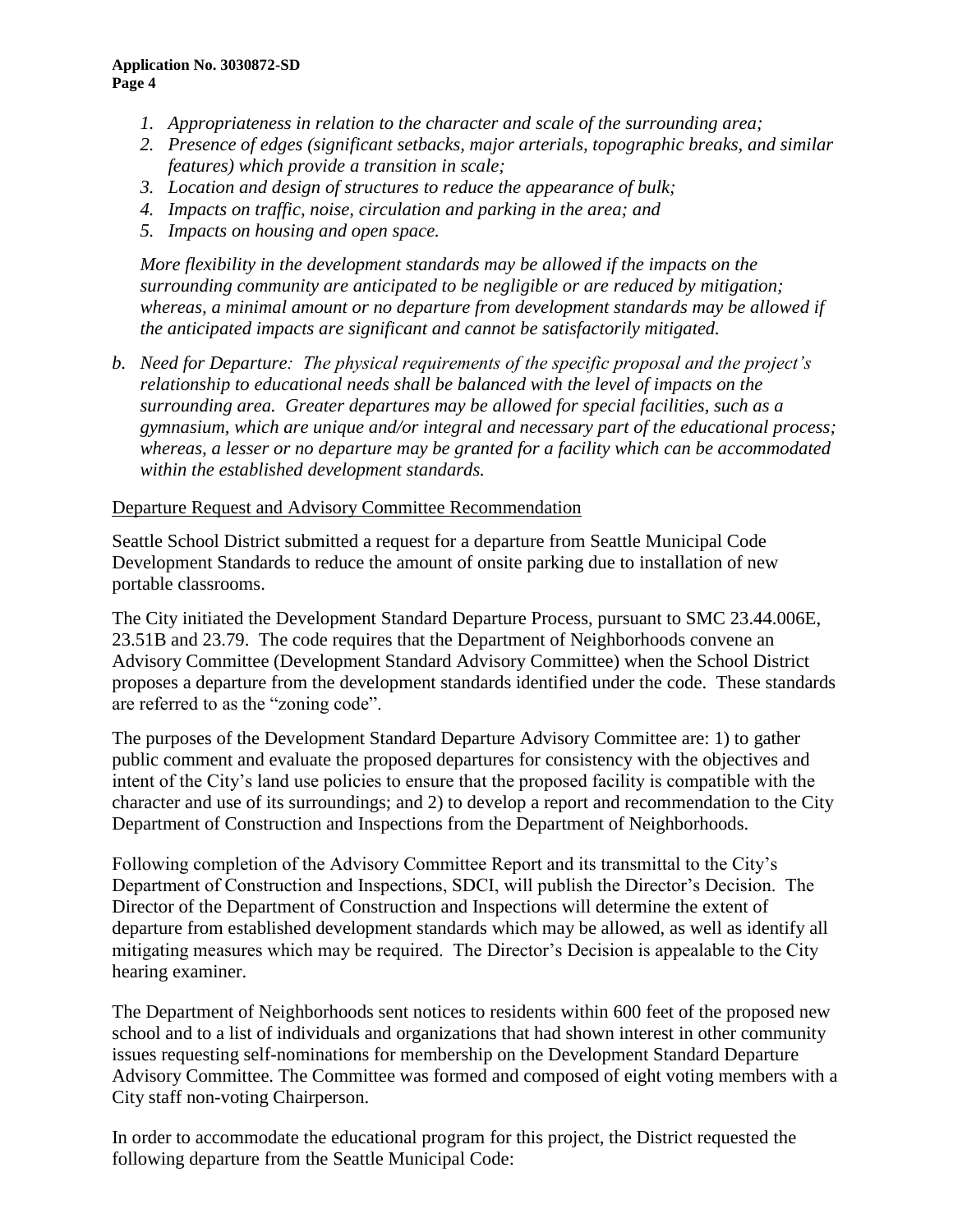**Departure #1 – To allow a reduction of on-site parking.**(SMC 23.51B.002 G) –The code requires the District to provide 62 parking spaces. The District requested a departure to allow 6 fewer spaces for a total of 56 parking spaces on site.

Madison Middle School enrollment has been increasing yearly. Enrollment projections for the school year 2018-19 is for another increase in enrollment of additional students. The added classrooms are being installed to meet the projected increase in enrollment for the 2018-19 school year.

It is anticipated an additional four (4) portable classrooms will be needed to accommodate the increased student enrollment. Seattle Public Schools is proposing to add an additional four (4) portable classroom buildings in the north area of the site, two in landscaped area (which do not cause need for a parking departure), and two in the north parking lot which cause a reduction in parking amount.

The Seattle Municipal Code intent is to grant departures from the requirements of the Municipal Code to accommodate the educational needs of the programs to be located in single family zoned neighborhoods. The Seattle School District has demonstrated that it cannot accommodate the educational program necessary without granting departures for reduced on-site parking. Therefore, the Advisory Committee considered the criteria for departure approval.

# Departure #1 – Less than Required Off-street Parking SMC 23.79.008 C 1a

- 1) Appropriateness in relation to the character and scale of the surrounding area were considered by the committee, and they did not have concerns about less than required offstreet parking having an impact on its relationship to the surrounding area.
- 2) Presence of edges (significant setbacks, major arterials, topographic breaks, and similar features) which provide a transition in scale were considered by the committee, and they did not have concerns about less than required off-street parking having an impact on the transition in scale.
- 3) Location and design of structures to reduce the appearance of bulk were considered by the committee, and they did not have concerns about less than required off-street parking having an impact on the appearance of bulk.
- 4) Impacts on traffic, noise, circulation and parking in the area were considered by the committee, and they did have concerns about less than required off-street parking having an impact on traffic, circulation and parking in the neighborhood, which were addressed in the recommended conditions.
- 5) Impacts on housing and open space were considered by the committee, and they did not have concerns about less than required off-street parking having an impact on housing and open space.

A significant portion of committee deliberation was spent discussing whether the installation of portables will address the problem of over enrollment. Some committee members questioned the school districts decision to use portables rather than addressing the issue. The district did share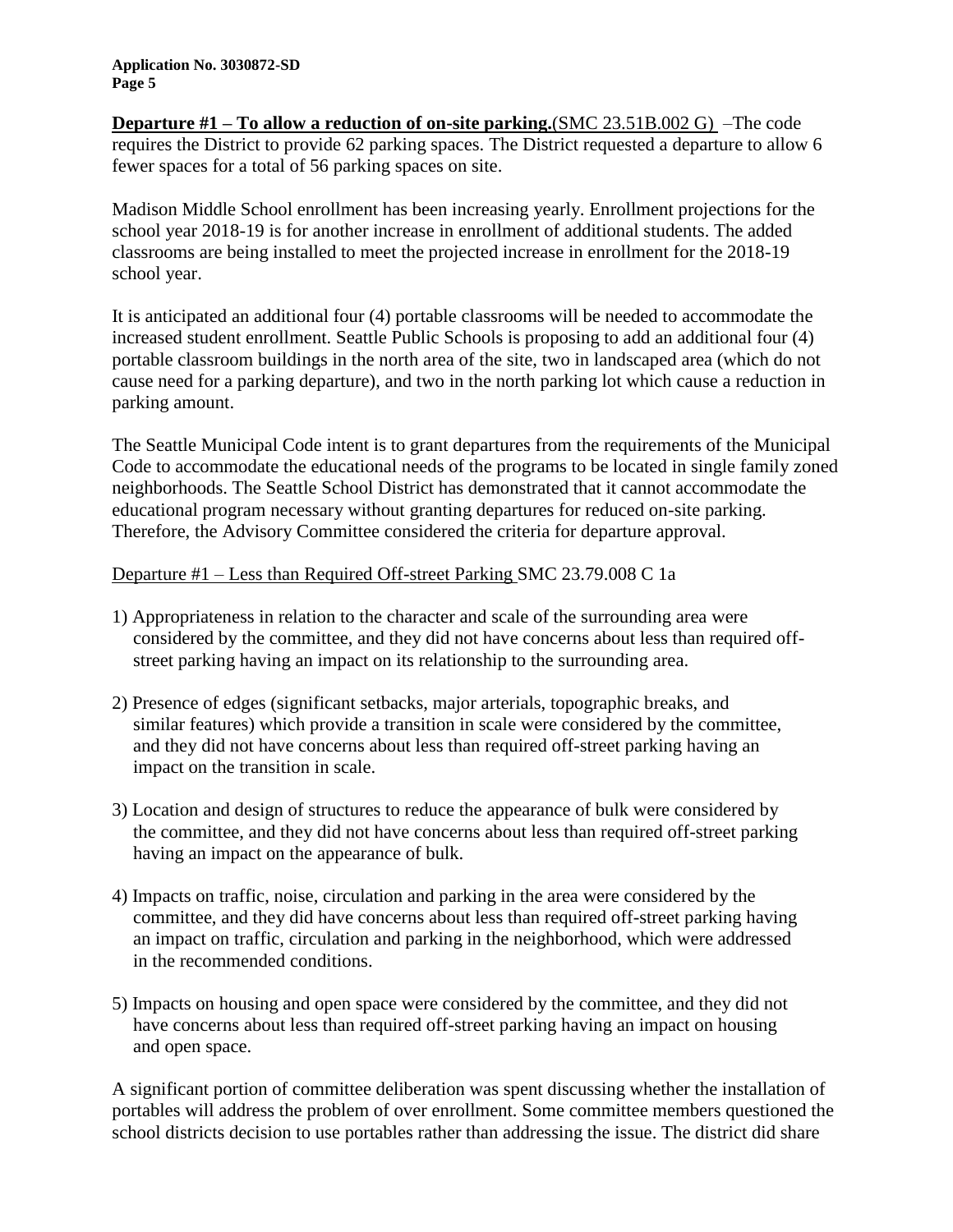#### **Application No. 3030872-SD Page 6**

that an addition to Madison Middle School is proposed for the upcoming schools levy. This concern is reflected in the first condition below, limiting the placement of the portables. Near neighbors were concerned that teachers and parents coming to the school would park primarily only on the streets adjacent to the school, causing them to bear most of the burden of traffic impacts.

The Committee understood that the removal of six on-site parking stalls will not create significant new traffic impacts that will negatively impact the neighborhood. The committee focused on how they can have a positive impact on the challenges the neighborhood is currently experiencing.

While parking is not an immediate concern, vehicles passing through the neighborhood and parking illegally in intersections and crosswalks is of concern, especially as children are walking to and from the school. The committee would like to ensure, regardless of the number of parking stalls on-site, that parents, students, and neighbors can safely travel through the neighborhood and drivers obey the posted laws.

# Need for Departure SMC 23.79.008 C 1b

The Committee members spent most of their time discussing whether installing these portables is addressing the issue at hand, which is over enrollment at Seattle Public Schools as well as the parking and safety impacts on the immediate neighbors from those additional cars coming and leaving the school. Overall the committee agreed that students need classrooms on-site and the long-term issue of enrollment would be addressed in the upcoming schools levy.

After consideration of the above, the Committee recommends:

Recommendation 1 – That the departure to allow less than required off-street parking be GRANTED as requested by the Seattle Public Schools without modifications and with the following conditions:

- a. Removal of the departures when the portables are removed;
- b. SDOT review the enhanced parking and safety measures around the perimeter of the school site and cross streets, specifically on 45th and Hinds and 45th and Charlestown.

## Director's Analysis

The Director's decision shall be based on an evaluation of the factors set forth in Section 23.79.008 C 1 a and b, the majority recommendations and minority reports of the Advisory Committee, comments at the public meeting, and other comments from the public.

Section 23.79.008 C states:

*a. Relationship to Surrounding Areas: The Advisory Committee shall evaluate the acceptable or necessary level of departure according to:*

*1. Appropriateness in relation to the character and scale of the surrounding area*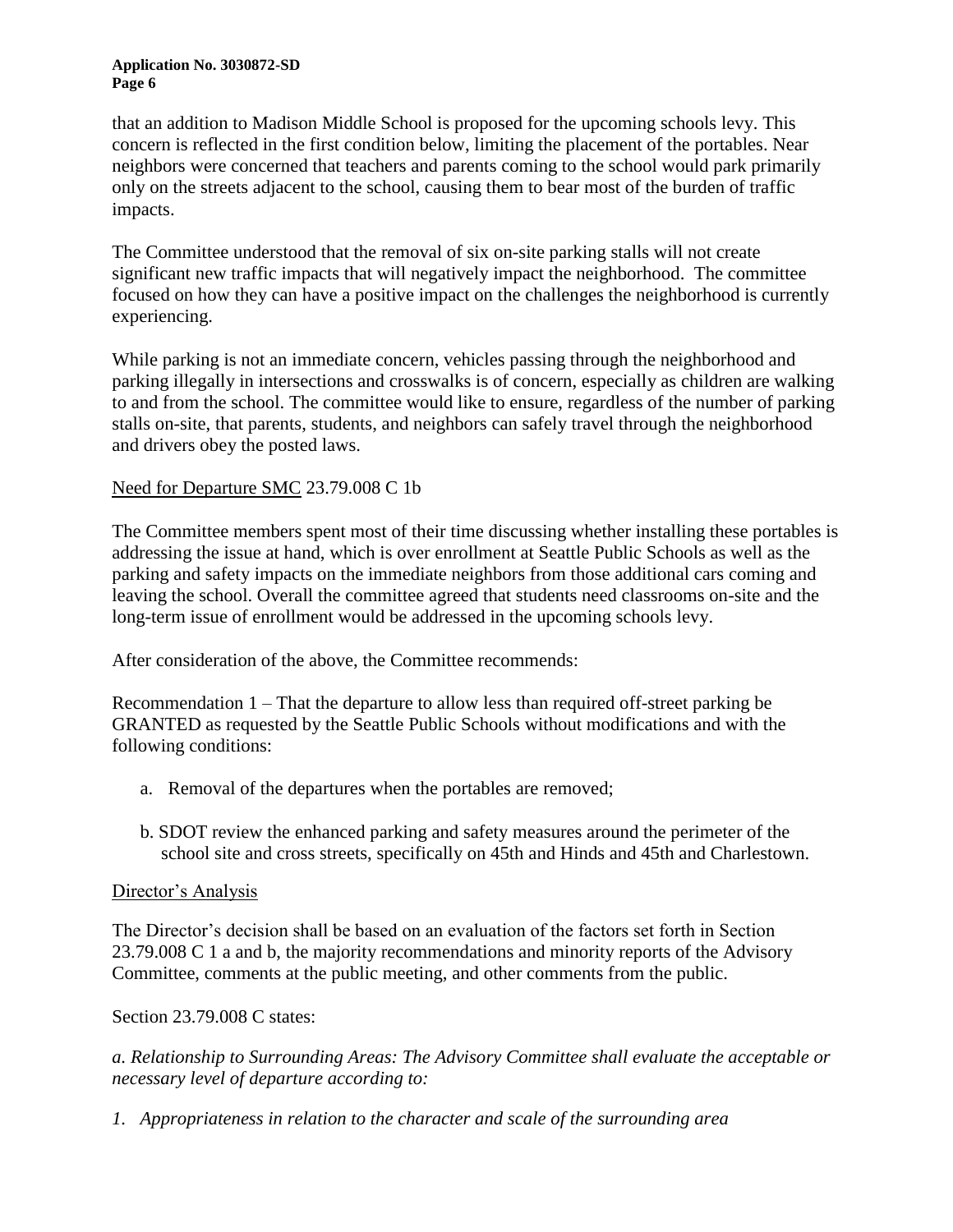- *2. Presence of edges (significant setbacks, major arterials, topographic breaks, and similar features) which provide a transition in scale.*
- *3. Location and design of structures to reduce the appearance of bulk;*
- *4. Impacts on traffic, noise, circulation and parking in the area; and*
- *5. Impacts on housing and open space.*

# **Departure #1– To allow a reduction in on-site parking. (SMC 23.51B.002 G).**

The land use code requires the District to provide 62 on-site parking spaces for this project. The District requested a departure to allow 56 parking spaces on site, for a 6-parking space departure.

The departure request to reduce the parking on-site by was considered by the Departure Advisory Committee. The Committee members focused on the anticipated increased impacts to traffic and parking in the area and on general traffic and pedestrian circulation with special thought to minimizing accidents and conflicts. The Director agrees that the additional students will increase traffic and parking impacts at the site. However, the applicant, Seattle Public Schools, has stated that the portable classrooms are needed to best serve students.

The Director agrees with the Committee that there is a need for the Departure per SMC 23.79.008C1b and agrees with the Committee that there will be impacts to traffic and parking due to the portable placement and consequent reduced parking spaces, criteria 4 of SMC 23.79.008C1a4.

The Director accepts the Committee recommendation to approve the departure with conditions. The conditions are slightly modified to include the SDOT Safe Routes to Schools committee who is practiced at planning for increased safety for the school community.

After consideration of the Departure Advisory Committee majority recommendations and minority reports, public and agency comments, the Director recommends that the departure to reduce the parking requirement be granted with conditions listed at the end of this document.

*b. Need for Departure: The physical requirements of the specific proposal and the project's relationship to educational needs shall be balanced with the level of impacts on the surrounding area. Greater departure may be allowed for special facilities, such as a gymnasium, which are unique and/or an integral and necessary part of the educational process; whereas, a lesser or no departure may be granted for a facility which can be accommodated within the established development standards.*

The Committee discussed the overall need for a departure (SMC 23.79.008C1b) as part of its deliberations. The Seattle Municipal Code provides for granting departures from the requirements of the Municipal Code to accommodate educational needs of programs to be located in proposed buildings. In this case, the Seattle School District stated that placing portables in parking spaces helps further serve the district's students' educational needs.

The Director balances departure requests through criteria based on the relationship to surrounding areas with need for development standards departures to meet program requirements and finds that the departure request should be allowed.